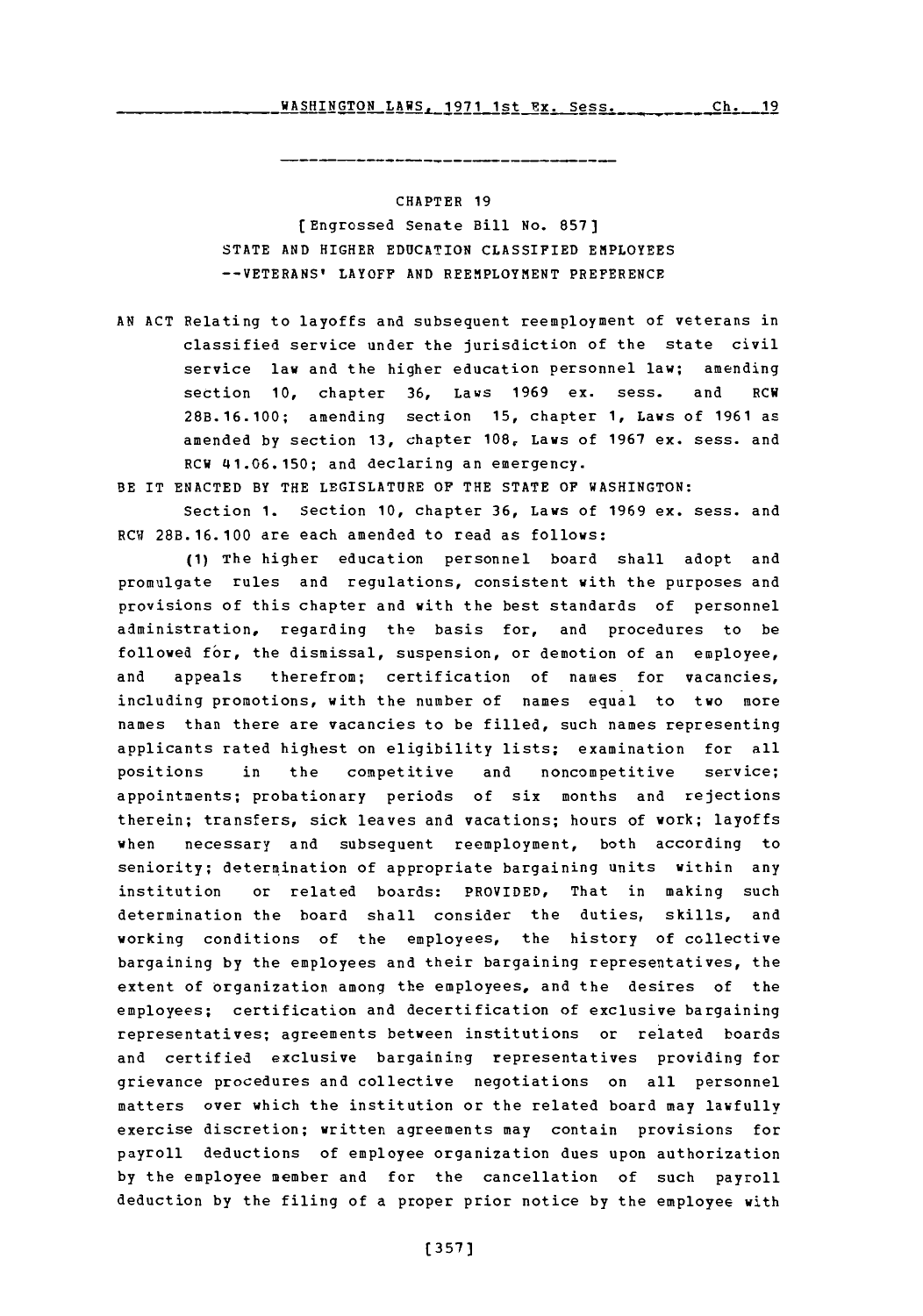the institution and the employee organization: PROVIDED, That nothing contained herein shall permit or grant to any employee the right to strike or refuse to perform his official duties; adoption and revision of comprehensive classification plans for all positions in the classified service, based on investigation and analysis of the duties and responsibilities of each such position; allocation and reallocation of positions within the classification plan; training programs including in-service, promotional, and supervisory; regular increment increases within the series of steps for each pay grade, based on length of service for all employees whose standards of performance are such as to permit them to retain **job** status in the classified service; and adoption and revision of salary schedules and compensation plans which reflect not less than the prevailing rates in Washington state private industries and other governmental units for positions of a similar nature and which shall be competitive in the locality in which the institution or related boards are located, such adoption, revision, and implementation shall be subject to approval as to availability of funds **by** the chief financial officer of each institution or related board for that institution or board, or in the case of community colleges, **by** the chief financial officer of the state board for community college education for the various community colleges; and providing for veteran's preference as provided by existing statutes <u>, with recognition of preference in</u> regard to layoffs and subsequent reemployment for veterans and their widows by giving such eligible veterans and their widows additional credit in computing their seniority **by** addinfi to their unbroken higher education service, as defined by the board, the veteran's service in the military not to exceed five years of such service. For the purposes of this section, "veteran" means any person who has one or more years of active military service in any branch of the armed forces of the United States or who has less than one year's service and is discharged with a disability incurred in the line of duty or is discharged at the convenience of the government and whol upon termination of such service, has received an honorable discharge, a discharge for physical reasons with an honorable record, or a release from active military service with evidence of service other than that for which an undesirable, bad conduct, or dishonorable discharge shall be given: PROVIDED, HOWEVER, That the widow of a veteran shall be entitled to the benefits of this act reqgardless of the veteran's lenth **of** active atilitary servyice: PROVIDED FURTHEP, That for the purposes of this section "veteran" shall not include any person who has voluntarily retired with twenty or more years of active military service and whose military retirement pay is in excess of five hundred dollars per month.

(2) Rules and regulations adopted and promulgated **by** the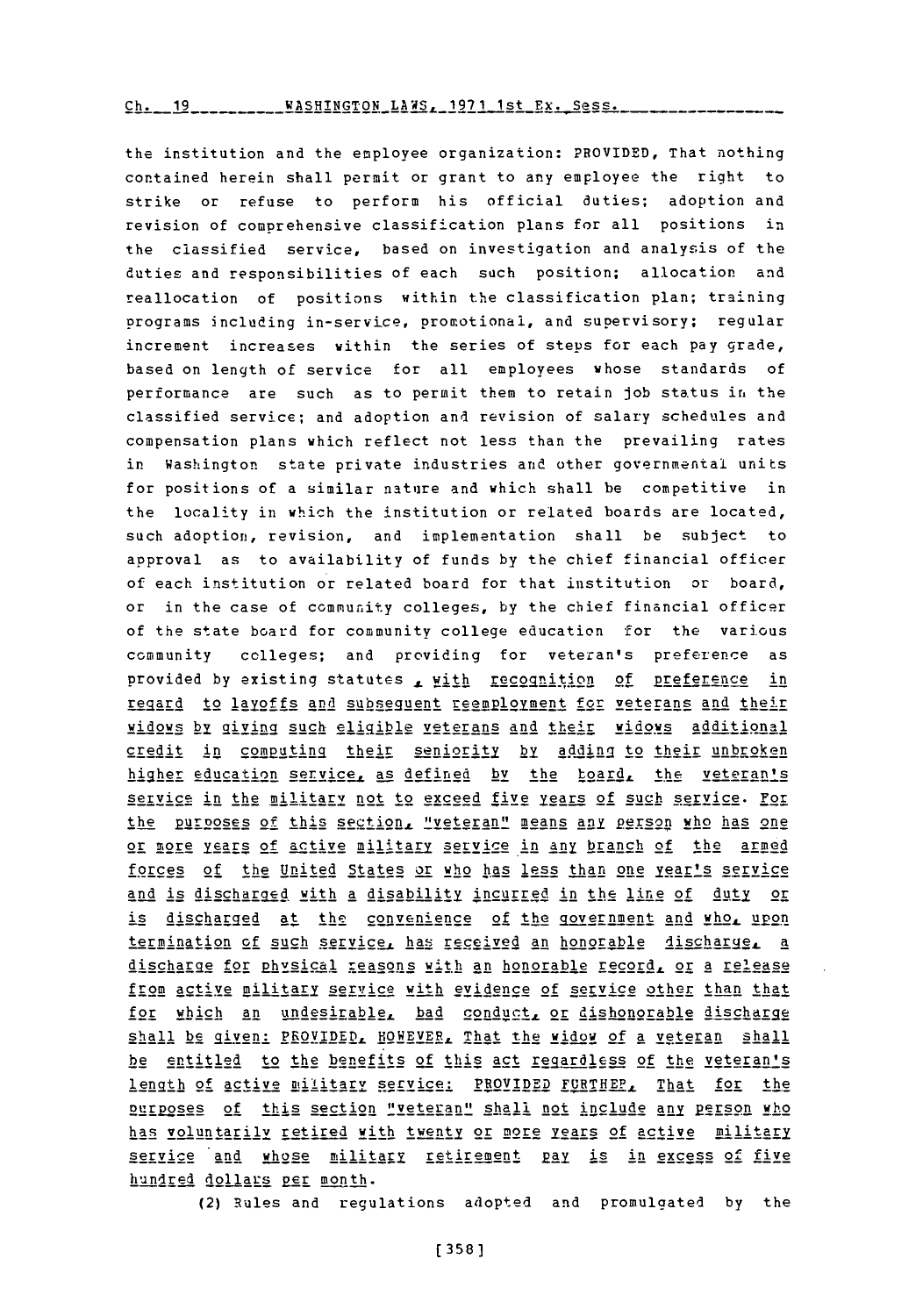WASHINGTON\_LAWS, 1971\_1st\_Ex. Sess. ............Ch. 19

hicher education personnel board shall provide for local administration and management **by** the institutions of higher education and related boards, subject to periodic audit and review **by** the board, of the following:

(a) Appointment, promotion, and transfer of employees;

(b) Dismissal, suspension, or demotion of an employee;

(c) Examinations for all positions in the competitive and noncompetitive service;

**(d)** Probationary periods of six months and rejections therein;

(e) Sick leaves and vacations;

**(f)** 9ours of work;

**(g)** Layoffs when necessary and subsequent reempl.oyment;

(h) Allocation and reall ocation of positions within the classification plans;

(i) Training programs;

**(j)** Maintenance of personnel records.

Sec. 2. Section **15,** chapter **1,** Laws of **1961** as amended **by** section **13,** chapter **108,** Laws of **1967** ex. sess. and RCW 41.06.150 are each amended to read as follows:

The board shall adopt and promulgate rules and regulations, consistent with the purposes and provisions of this chapter and with the best standards **of** personnel administration, regarding the basis for, and procedures to be followed for, the dismissal, suspension, **or** demotion of an employee, and appeals therefrom; certification of names for vacancies, including departmental promotions, with the number of names equal to two more names than there are vacancies to be filled, such names representing applicants rated highest on eligibility lists; examinations for all positions in the competitive and noncompetitive service; appointments; probationary periods of six months and rejections therein; transfers; sick leaves and vacations; hours of work; layoffs when necessary and subsequent reemployment, both according to seniority; determination of appropriate bargaining units within any agency: PROVIDED, That in making such determination the board shall consider the duties, skills, and working conditions of the employees, the history of collective bargaining **by** the employees and their bargaining representatives, the extent of organization among the employees, and the desires of the employees; certification and decertification **of** exclusive bargaining representatives; agreements between agencies and certified exclusive bargaining representatives providing for grievance procedures and collective negotiations on all personnel matters over which the appointing authority of the appropriate bargaining unit of such agency may lawfully exercise discretion; written agreements may contain provisions for payroll deductions of employee organization dues upon authorization by the employee member and for the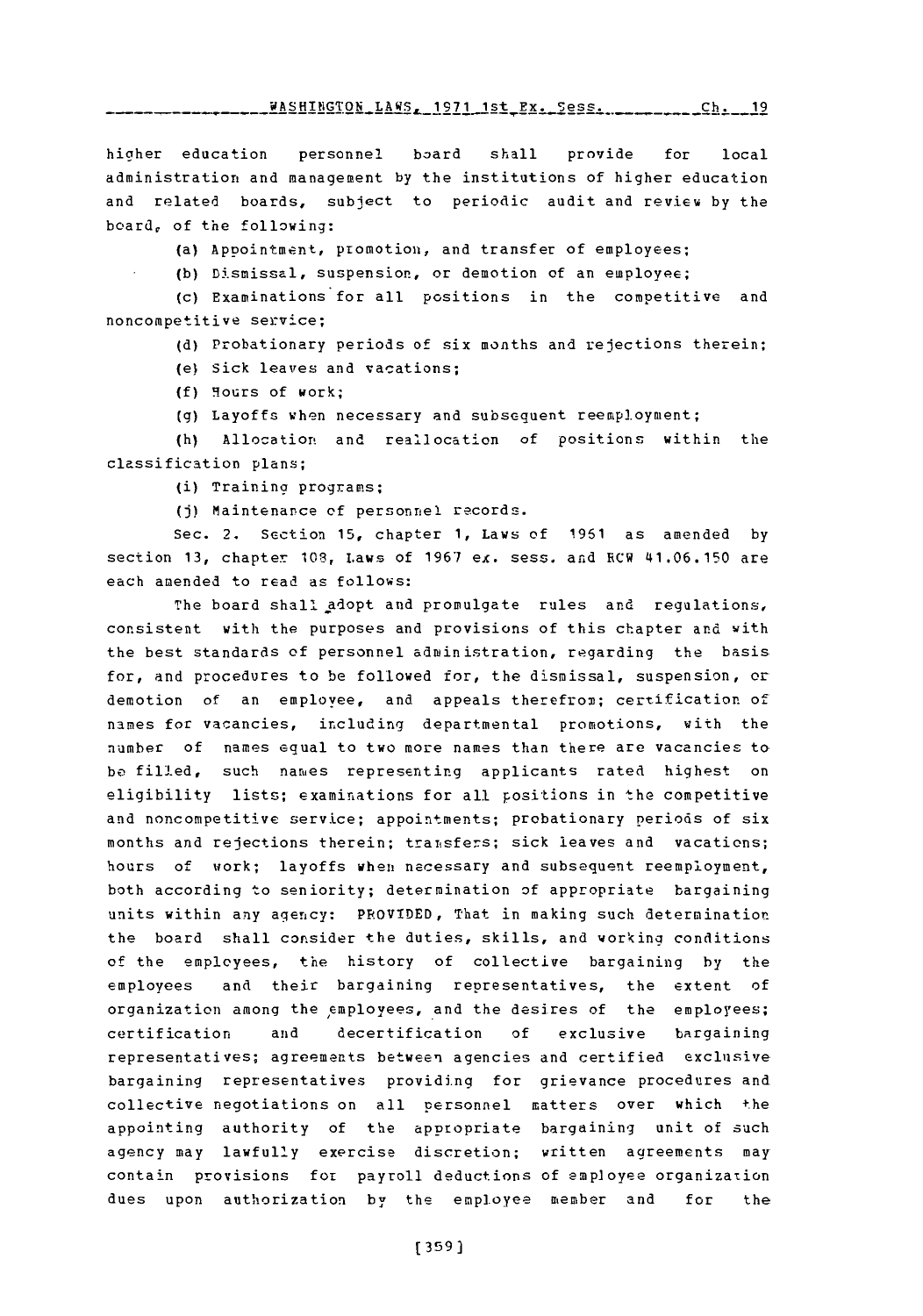Ch. 19 \_\_\_\_\_\_\_\_ WASHINGTON\_LAWS, 1971 1st\_Ex. Sess.

cancellation of such payroll deduction by the filing of a proper prior notice by the employee with the appointing authority and the employee organization: PROVIDED, That nothing contained herein shall permit or grant to any employee the right to strike or refuse to perform his official duties; adoption and revision of a comprehensive classification plan for all positions in the classified service, analysis of the duties based  $\mathbf{o}$ n investigation and responsibilities of each such position; allocation and reallocation of positions within the classification plan; adoption and revision of a state salary schedule to reflect not less than the prevailing rates in Washington state private industries and other governmental units for positions of a similar nature, such adoption and revision subject to approval by the state budget director in accordance with the provisions of chapter 43.88 RCW; training programs, including in-service, promotional and supervisory; regular increment increases within the series of steps for each pay grade, based on length of service for all employees whose standards of performance are such as to permit them to retain job status in the classified service; and providing for veteran's preference as required by existing statutes, with recognition of preference in regard to lavoffs and subsequent reemployment for veterans and their widows by giving such eligible veterans and their widows additional credit in computing their seniority by adding to their unbroken state service, as defined by the board, the veteran's service in the military not to exceed five Years. For the purposes of this section, "veteran" means any person who has one or more years of active military service in any branch of the armed forces of the United States or who has less than one rearls service and is discharged with a disability incurred in the line of duty or is discharged at the convenience of the government and who. upon termination of such service has received an honorable discharge. a discharge for physical reasons with an honorable record, or a release from active military service with evidence of service other than that for which an undesirable, bad conduct, or dishonorable discharge shall be given: PROVIDED, HOWEVER, That the widow of a veteran shall be entitled to the benefits of this act regardless of the veteran's length of active military service: PROVIDED FURTHER. That for the purposes of this section "veteran" shall not include any person who has voluntarily retired with twenty or more years of active military service and whose military retirement pay is in excess of five hundred dollars per month.